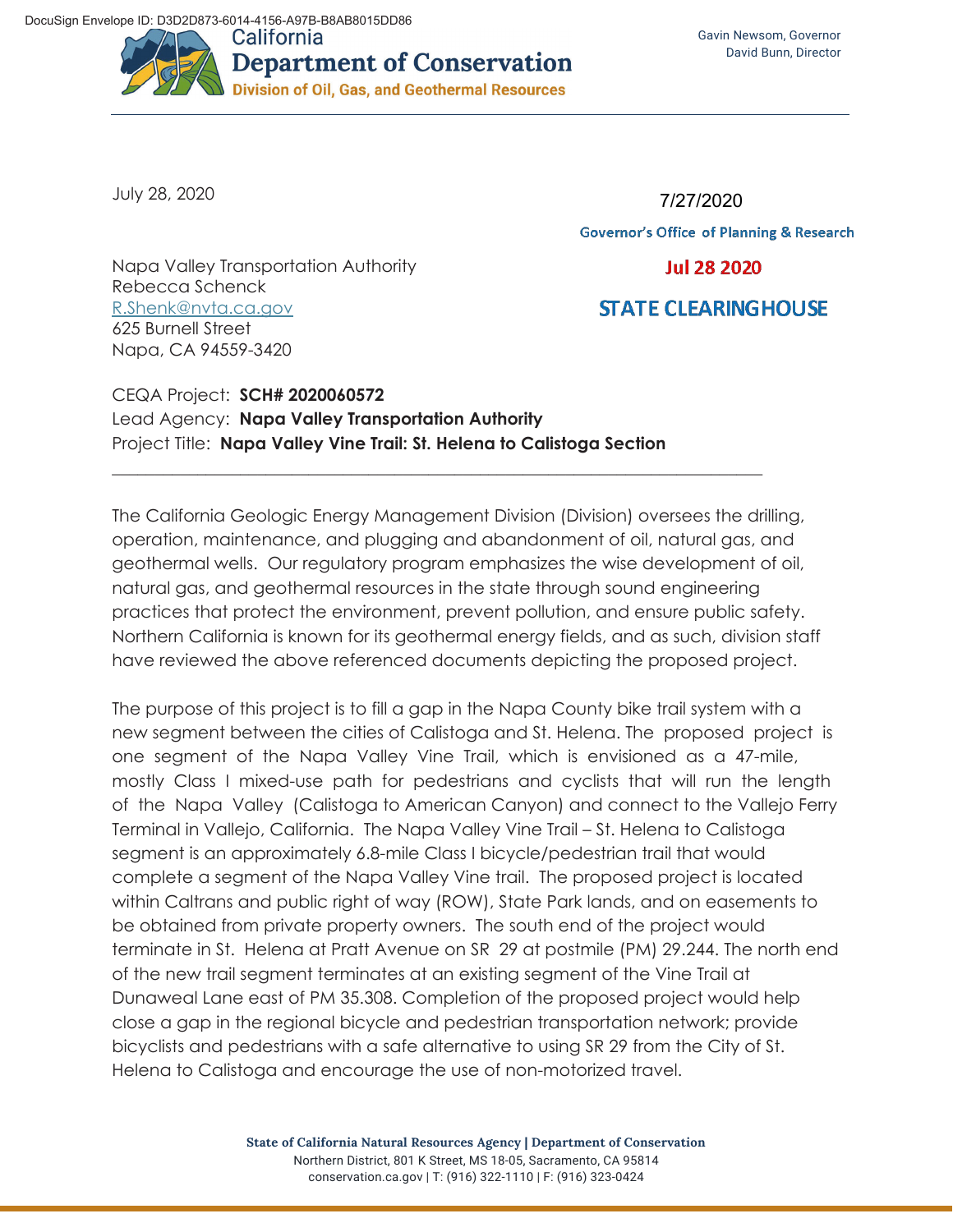CEQA Project: **SCH# 202006572** 

Project Title: **Napa Valley Vine Trail: St. Helena to Calistoga Section** July 27, 2020

Division staff have reviewed the documents describing the proposed project area. No known geothermal wells are located within the proposed project area. There are fourteen idle ("IDLE"), eight active ("ACTV"), four unknown ("UNKN"), and three abandoned ("ABDN") status wells of types commercial low-temperature geothermal ("CLT"), non-commercial low-temperature geothermal ("NLT"), and water ("WW") within 300 feet of the project boundary, which are shown on the Well Location Map space permitting. A final letter was issued indicating the abandoned ("ABDN") wells were abandoned to standard at that time. Abandonments included the placing of a surface plug in the well bore and restoration of the well location. The thirty total wells, in no particular order, are referred to as (API number, well status, and well type are in parentheses) the **(05590128, ABDN/CLT) "Crystal" 2, (05590130, ABDN/CLT) "Crystal" 3, (05590131, IDLE/CLT) "Crystal" 4, (05590132, IDLE/CLT) "Crystal" 5, (05590165, IDLE/NLT) "George" 1, (05590097, ACTV/NLT) "Washington Ave" 702, (05590090, ABDN, NLT) "Ideal" 1, (05590054, ACTV/NLT) "Cirio's" 1, (05590158, IDLE/NLT) "Mt. View Apts." 1, (05590151, ACTV/NLT) "Coopers" 1, (05590050, UNKN/NLT) "Donshick" 1, (05590155, IDLE/NLT) "Eddy St Unrecord" 1, (05590162, IDLE/NLT) "Casablanca" 1, (05590160, IDLE/NLT) "Reysen" 1, (05590161, ACTV/NLT) "Reysen" 2, (05590142, ACTV/WW) "Calistoga Spa" 3, (05590057, ACTV/CLT) "Calistoga Spa" 2, (05590056, ACTV/CLT) "Calistoga Spa" 1, (05590112, IDLE/NLT) "Franklin St" 1418-A, (05590143, IDLE/CLT) "Franklin St" 1418-B, (05590144, IDLE/NLT) "Franklin St" 1418-C, (05590164, UNKN/NLT) "Gray" 2, (05590163, UNKN/NLT) "Gray" 1, (05590157, IDLE/NLT) "Hummingbird" 1, (05590122, IDLE/CLT) [unnamed lease operated by Calistoga Mineral Water Co.] 1, (05590173, UNKN/NLT) "Green Hotel" 1, (05590123, IDLE/CLT) "CDHS" 1, (05590147, IDLE/NLT) "Compton" 2, (05590154, UNKN/NLT) "Clara" 1, (05590146, IDLE/NLT) "Compton" 1, and (05590051, ACTV/CLT) "Wilkinson" 1.**

The Division has conducted a records and map review within the proposed project boundary but not an on-site evaluation of any known geothermal wells located within the project boundary.

For future reference, you can review geothermal wells located on private and public land at the Division's website: https://www.conservation.ca.gov/dog/geothermal/geosteam.

The local permitting agencies and property owner should be aware of, and fully understand, that significant and potentially dangerous issues may be associated with development near oil and gas, or geothermal wells. These issues are non-exhaustively identified in the following comments and are provided by the Division for consideration by the local permitting agency, in conjunction with the property owner and/or developer, on a parcel-by-parcel or well-by-well basis. As stated above, the Division provides the above well review information solely to facilitate decisions made by the local permitting agency regarding potential development near a geothermal well.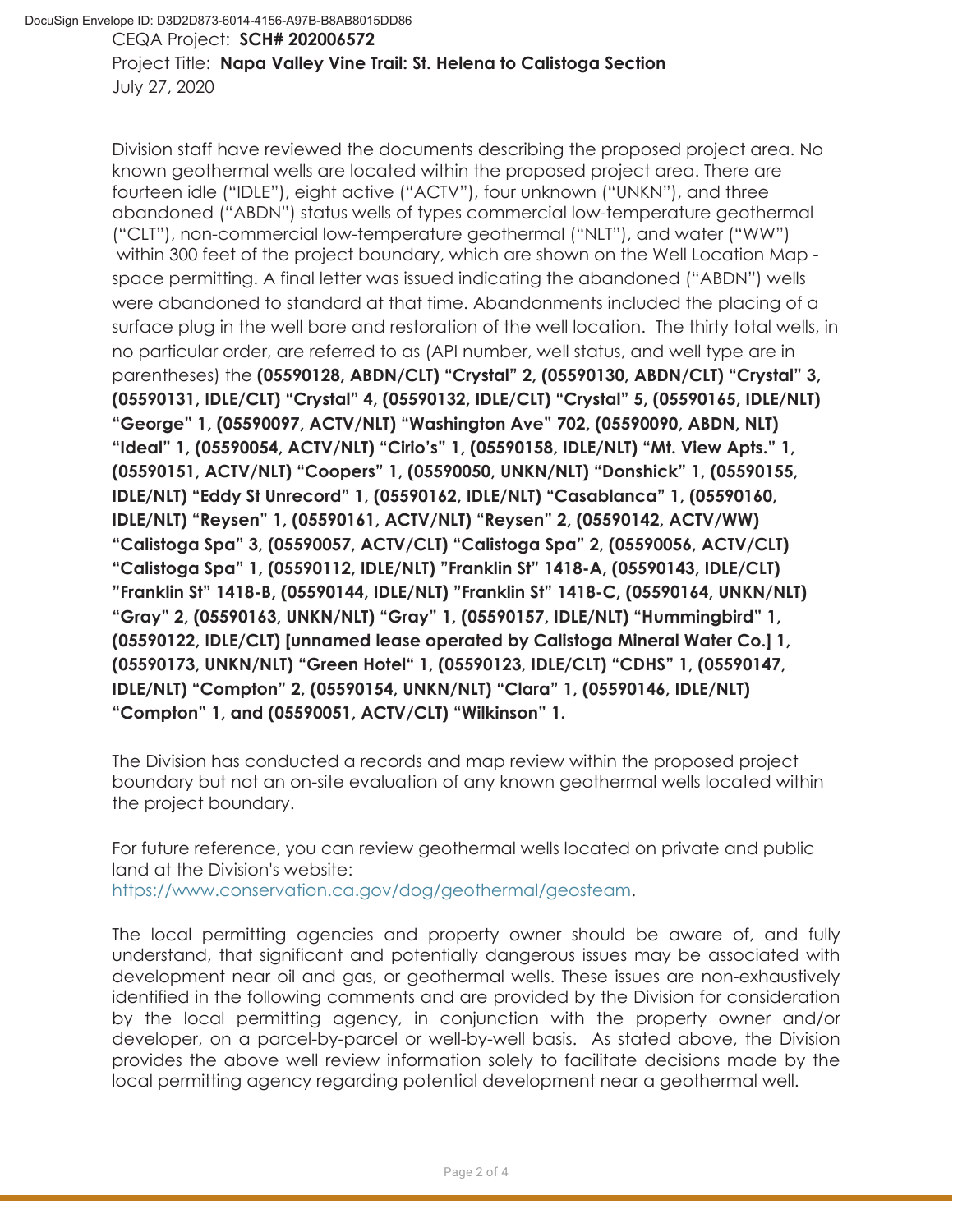- 1. If, during the development of this proposed project, **any unknown geothermal well(s) is/are discovered**, the Division should be notified immediately so that the newly-discovered well(s) can be incorporated into the records and investigated. The Division recommends that any wells found during this project, and any pertinent information obtained after the issuance of this letter, be communicated to the appropriate county recorder for inclusion in the title information of the subject real property. This is to ensure that present and future property owners are aware of (1) the wells located on the property, and (2) potentially significant issues associated with any improvements near geothermal wells.
- 2. No well work may be performed on any low or high temperature geothermal well without written approval from the Division in the form of an appropriate permit. This includes, but is not limited to, mitigating leaking fluids or gas from abandoned wells, modifications to well casings, and/or any other reabandonment work. (NOTE: The Division regulates the depth of any well below final grade (depth below the surface of the ground). Title 14, section 1981 of the California Code of Regulations states that all well casings shall be cut off at least 6 feet below grade. If any well needs to be lowered or raised (i.e. casing cut down or casing riser added) to meet this grade regulation, a permit from the Division is required before work can start.)

Sincerely,

DocuSianed by: Charlene L Wardlow

**CONGRETABLE AT 11447...**<br>Charlene L Wardlow Northern District Deputy